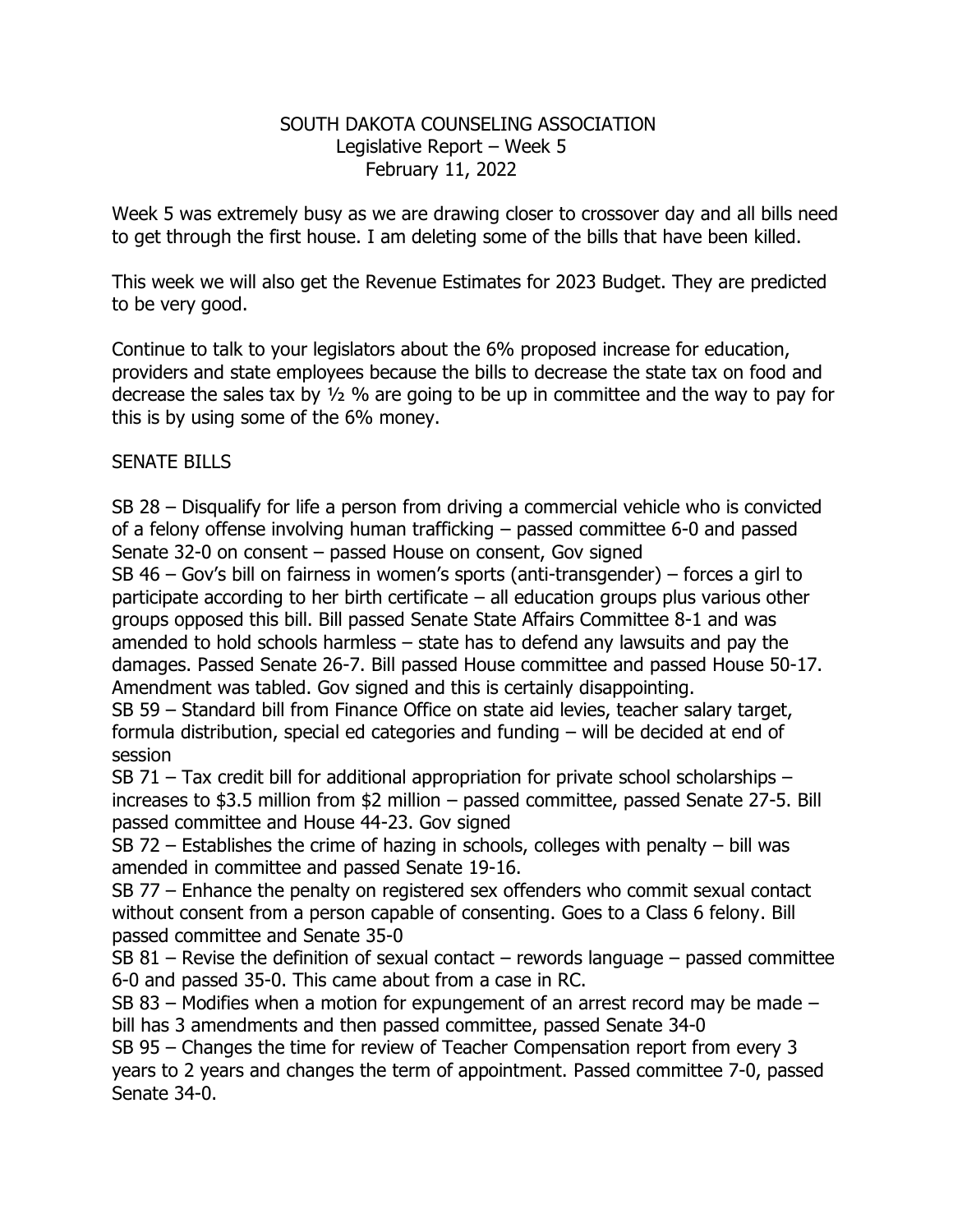SB 139 – Provides for creation and funding Oceti Sakowin community based school – charter school – passed committee 6-1, passed Senate 22-13 – we still have problems with funding, governance, board structure, transparency and who is responsible for what. Two amendments were put on the bill reducing the number from 4 to 2 and then allowing sponsoring district to accept or deny the application if it is complete. It now goes to the House and we are still opposing.

SB 141 – Title bill for retirement

SB 143 – Title bill for education

SB 167 – Clarify the certification process for teachers and school administrators – deals with violation of code of ethics – still working on an amendment – hearing on 2/15 SB 194 – Appropriation to Dept of Educ to provide grants to organizations that provide early education programs – passed committee 7-0 and now goes to the Joint Appropriations Committee

SB 198 – Revise provisions related to juvenile offenders – it is time to revisit this program – hearing on Wednesday 2/16

## HOUSE BILLS

HB 1005 – Provides for the designated use of public school multi-occupancy rooms and sleeping rooms – anti-transgender bill – passed committee, passed House 38-29 – very disappointing. Bill was killed/41st day 6-1 in Senate Judiciary

HB 1006 – Fairness in women's sports – banning transgender girls from participation – same bill as last year – bill was tabled since SB 46 passed and was signed

HB 1008 – Bill allowing a cause of action if certain employees are required to receive a vaccination as a condition of employment – has emergency clause –

HB 1012 – Gov's bill on Critical Race Theory – all education groups are opposing as this is not happening in SD. Bill was hoghoused to be a bill affecting only higher education and technical schools. Section 1 was amended out and amended again at the end so bill really does nothing.

HB 1026 – Prohibits eligibility for a suspended imposition of sentence for crime of rape – was amended to deal with underage kids charged with rape and then passed committee 11-1 – passed House 64-0

HB 1052 – Places limits on enforcement of federal laws related to guns and ammunition – this bill needs to have an amendment as it affects Domestic Violence federal grants. Bill was deferred and is being worked on – hearing on 2/14

HB 1068 – Bill to clarify the processing of sexual assault kits performed on 16 & 17 year olds – still requires mandatory obligation in law – passed committee 12-0 and passed House 67-0 on consent. Bill was amended in Senate committee and passed Senate. House failed to concur so both houses will appoint a conference committee and try to figure out a compromise

HB 1080 – Extending the teacher compensation meeting the salary level of 2017 – there is no percentage of money going to teacher salaries as schools need flexibility to also raise salaries of non-certified personal and others – cooks, nurses, counselors, aids – amended to take out unnecessary language on 85% and then passed committee and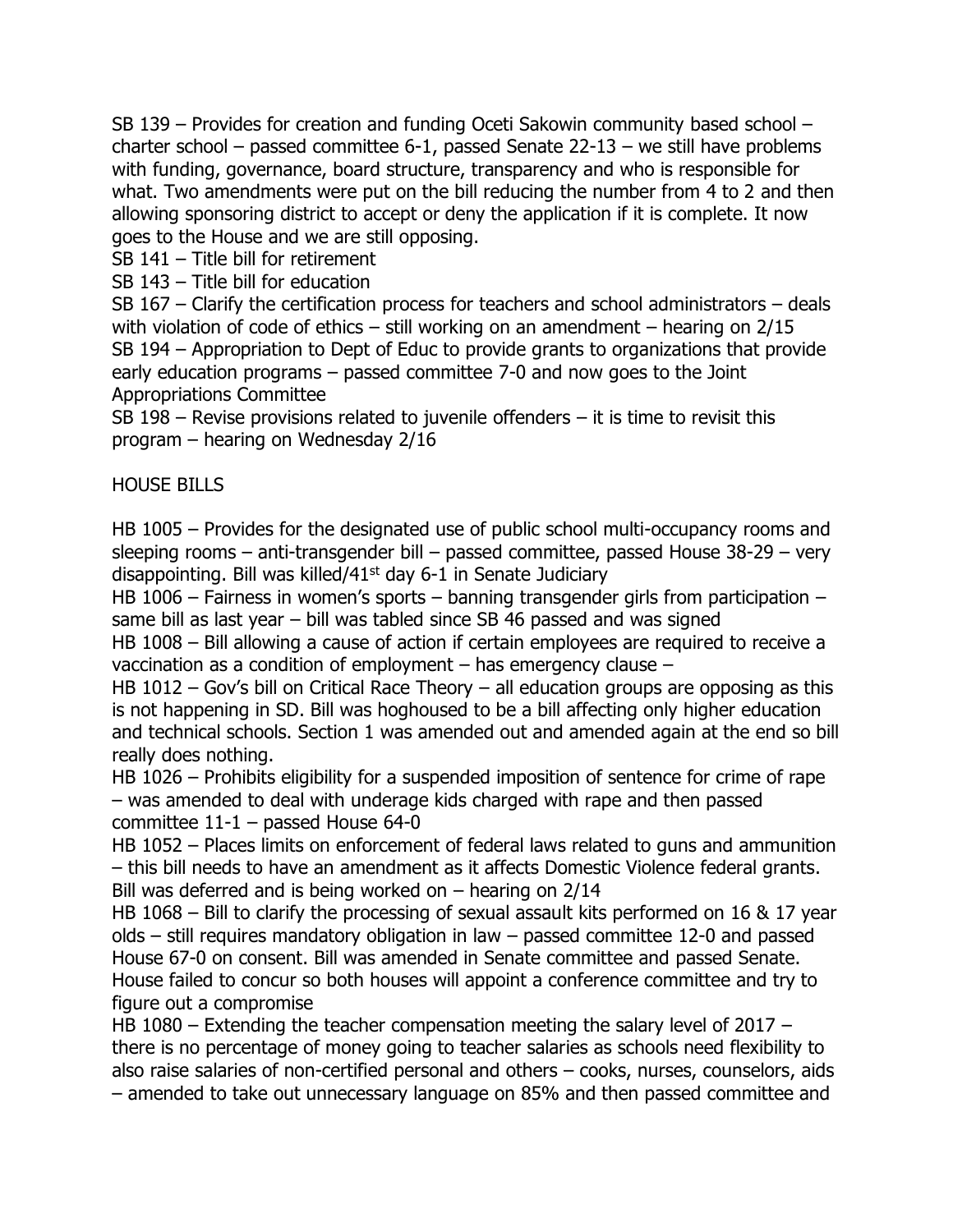passed House 65-1. Passed Senate committee and then ran into trouble on the Senate floor. Some senators want to increase the target salary from 2017, which is the base for the 1/2 sales tax, to reflect current inflation and state aid increases. If this happens, education groups will oppose because money is not there to do this. On Senate floor on Monday for debate again.

HB 1110 – Appointment of a guardian or special advocate for abused or neglected child – changing the shall to may – this is coming from UJS. There are two judicial districts that have trouble getting CASA volunteers to help with kids in court – amended to include appointment of a special advocate by the courts and then bill passed committee, passed House 68-0

HB 1111 – Referral of school board decisions. Bill was killed in committee/41<sup>st</sup> day 10-3 HB 1158 – Regulate school resource officers – bill was tabled at request of sponsor

HB 1163 – Provides for screening instruments in determining kindergarten readiness – this bill has problems and various people are working on it but right now it is not ready for prime time – amendments were made to change the dates to Sept 1 to Sept 30 and local school district to pay for screening tool. Passed House committee 12-3, on House floor

HB 1171 – Revise provisions related to missing indigenous children – House Judiciary – failed in committee/ $41<sup>st</sup>$  day 7-2

HB 1172 – Assist students in objectively reviewing scientific information – unfortunately this bill passed committee 8-7 and failed on House floor – 28-40

HB 1200 – Establish criteria for temporary custody and visitation orders – passed committee but failed on House floor 28-38

HB 1201 – Address determinations regarding physical custody of a minor – failed in committee/41st day

HB 1202 – Provide for custody entitlement of a child born out of wedlock – failed/41st day in committee

HB 1207 – Clarify standards for open enrollment – this is not a good bill as it forces schools to take special education kids even when program is not available

HB 1217 – Expand criminal provisions regarding the protection of minors from certain forms of sexual exploitation  $-$  may be withdrawn

HB 1218 – Revise the definition of abused or neglected child to include minors subject to human trafficking – may be withdrawn

HB 1220 – Establish a safe harbor for survivors of human trafficking – may be withdrawn

HB 1221 – Require training on human trafficking for law enforcement – may be withdrawn

HB 1223 – Authorize the provision of informed consent by a pregnant minor

HB 1241 – Address surrogacy

HB 1246 – Fundamental right of parents – House Judiciary – amended to be only one line now – passed committee 13-0

HB 1261 – Retire/Rehire retired teachers under certain circumstances with 3 year

sunset – Good bill - should support – hearing will be on Wednesday